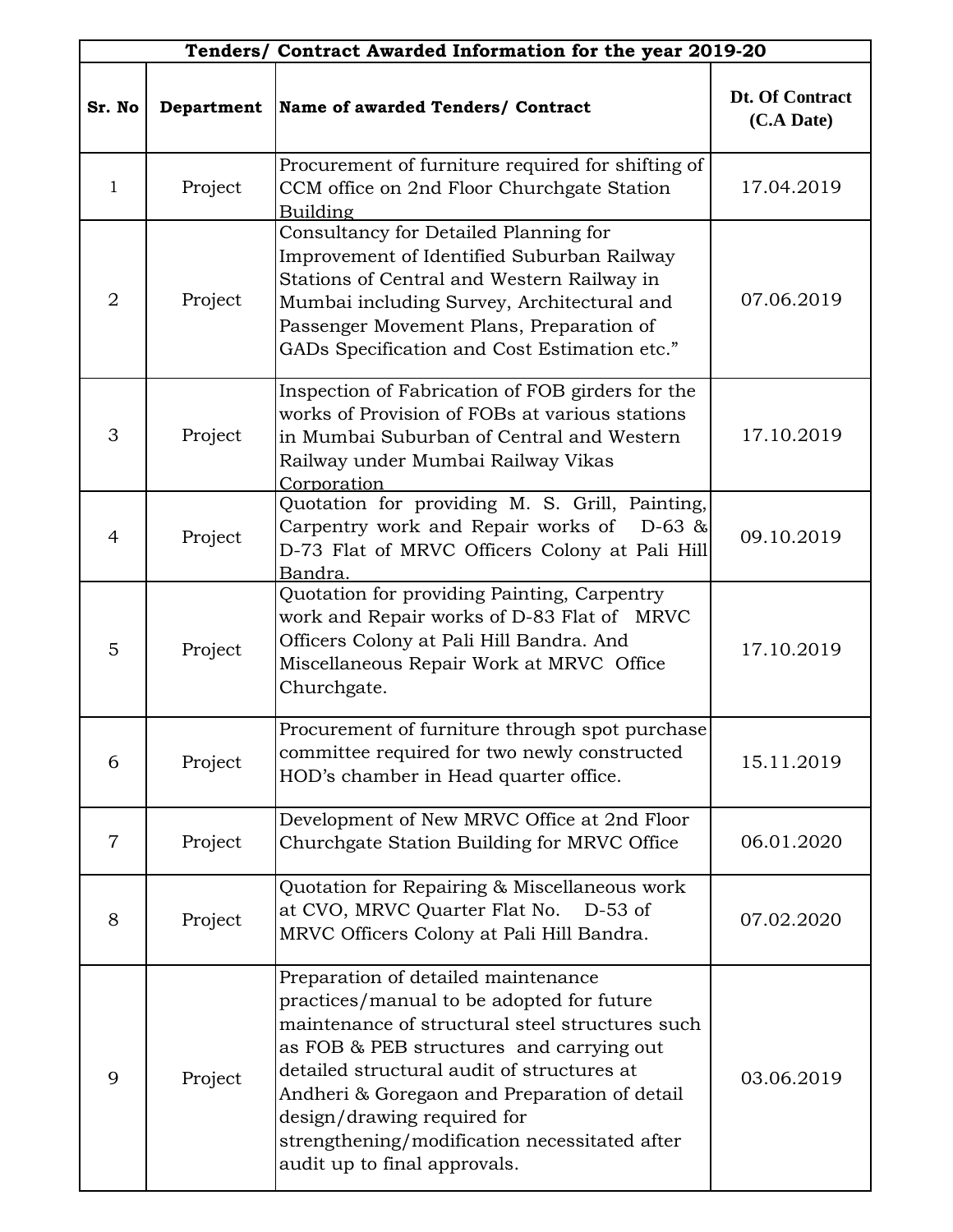|        |            | Tenders/ Contract Awarded Information for the year 2019-20                                                                                                                                                                                                                                                                                                                                         |                               |
|--------|------------|----------------------------------------------------------------------------------------------------------------------------------------------------------------------------------------------------------------------------------------------------------------------------------------------------------------------------------------------------------------------------------------------------|-------------------------------|
| Sr. No | Department | Name of awarded Tenders/ Contract                                                                                                                                                                                                                                                                                                                                                                  | Dt. Of Contract<br>(C.A Date) |
|        |            | Providing General Consultancy Services (GC) for<br>MUTP III Project covering Bid Process<br>Management and Project Management Services.                                                                                                                                                                                                                                                            |                               |
| 10     | Project    | a)<br>Quadrupling of Virar-Dahanu Road (64 RKm) on Western Railway.                                                                                                                                                                                                                                                                                                                                | 31.12.2019                    |
|        |            | b)<br>Double Line commuter corridor between Panvel-Karjat (30 RKm) on<br>Central Railway.                                                                                                                                                                                                                                                                                                          |                               |
|        |            | $\mathbf{c})$<br>Mid Section Tresspass Control Measures on Mumbai Suburban section<br>(Supply, Installation & Commissioning of Escalator/Elevator).                                                                                                                                                                                                                                                |                               |
|        |            | Inspection of Fabricated of FOB girders for the                                                                                                                                                                                                                                                                                                                                                    |                               |
|        |            | works of Mid section trespass control measures                                                                                                                                                                                                                                                                                                                                                     |                               |
| 11     | Project    | Harbour line Sewri to Panyel section of Central                                                                                                                                                                                                                                                                                                                                                    | 12.02.2020                    |
|        |            | Railway constructed under Mumbai Railway                                                                                                                                                                                                                                                                                                                                                           |                               |
|        |            | Vikas Corporation.                                                                                                                                                                                                                                                                                                                                                                                 |                               |
|        |            | Consultancy services for detailed design                                                                                                                                                                                                                                                                                                                                                           |                               |
|        |            | 1.<br>Proposed 21m wide deck at Khar Road station connecting all FOB's over                                                                                                                                                                                                                                                                                                                        |                               |
| 12     | Project    | Harbour Line PF No.1 & 2 and New proposed PF on west side.                                                                                                                                                                                                                                                                                                                                         | 06.12.2019                    |
|        |            | 2.<br>Proposed 8.5m wide deck space connecting metro station & all FOB's at<br>Ghatkoper.                                                                                                                                                                                                                                                                                                          |                               |
| 13     | Project    | Providing Detailed Engineering Consultancy<br>Services for FLS, Goe Technical Investigation,<br>Survey with Orthophoto/Photogrammetry<br>Survey (Drone Survey), preparation of proposal<br>for land acquisition/Forest clearance from<br>MOEFCC and providing all assistance for the<br>same for the proposed EMU Carshed near<br>Vangaon Railway Station, District Palghar of<br>Western Railway. | 24.02.2020                    |
| 14     | Project    | Laying of 25kV Feeder Cable Through Micro Tunneling at<br>Mumbra SSP.                                                                                                                                                                                                                                                                                                                              | 21.11.2019                    |
| 15     | Project    | Annual Maintenance Contract of Air Conditioner Model<br><b>IVRFB-20TC at NAB CSMT office</b>                                                                                                                                                                                                                                                                                                       | 20.11.2019                    |
| 16     | Project    | Electrification of General Service work at Juinagar stabling<br>siding for 12 coach MU rake on HBR line on<br>C.Rly"MUTP-II                                                                                                                                                                                                                                                                        | 12.03.2020                    |
| 17     | Project    | Extension & Construction of Railway Bridge No.<br>32/1 with 12.20 mtrs PSC slab at Huinagar in                                                                                                                                                                                                                                                                                                     | 12.12.2019                    |
| 18     | Project    | Andheri-Goregaon Station: strengthening of PEB<br>structures for future additional loads at Andheri<br>& Goregaon Stations on Harbour Lines in<br>Mumbai Suburban Section of Western Railway.                                                                                                                                                                                                      | 18.10.2019                    |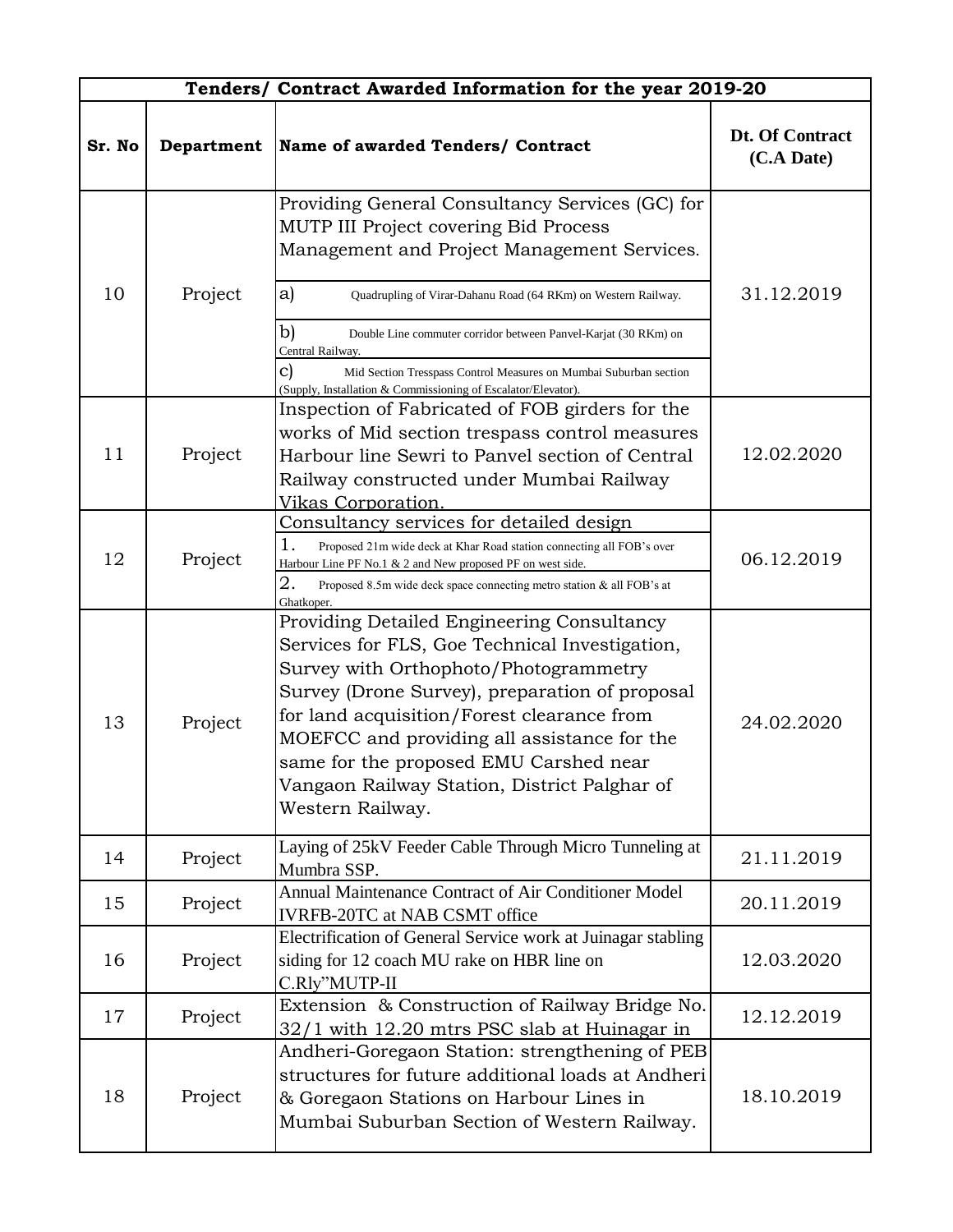|        |            | Tenders/ Contract Awarded Information for the year 2019-20                                                                                                                                                                                                                                                                                           |                               |
|--------|------------|------------------------------------------------------------------------------------------------------------------------------------------------------------------------------------------------------------------------------------------------------------------------------------------------------------------------------------------------------|-------------------------------|
| Sr. No | Department | Name of awarded Tenders/ Contract                                                                                                                                                                                                                                                                                                                    | Dt. Of Contract<br>(C.A Date) |
| 19     | Project    | Andheri-Virar section: Execution of Track works<br>in connection with provision of stabling lines at<br>Jogeshwari(AT), Bhyander, Vasai Road & Virar<br>in Andheri to Virar section including supply of<br>track fittings & ballast, raising of pathways in<br>Mumbai Suburban section of Western Railway<br>under MUTP-II Project.                  | 24.12.2019                    |
| 20     | Project    | Construction of Rail Flyovers at Panvel &<br>Karjat, RUB at Pune Expressway and Road Over<br>Bridge (ROB's) in connection with Panyel-Kariat                                                                                                                                                                                                         | 09.03.2020                    |
| 21     | Project    | Spply of furniture for Multipurpose hall<br>(puchased through SPC)                                                                                                                                                                                                                                                                                   | 24.5.19                       |
| 22     | Project    | ProvidingWooden panelling, folded flush doors<br>etc. for Multipurpose hall                                                                                                                                                                                                                                                                          | 14.9.19                       |
| 23     | Project    | Providing Backdrop curtain, podium etc. for<br>Multipurpose hall                                                                                                                                                                                                                                                                                     | 14.11.19                      |
| 24     | Project    | Relocation of machinary of existing pump<br>house                                                                                                                                                                                                                                                                                                    | 27.5.19                       |
| 25     | Project    | Carrying out works of Base line Socio Economic<br>Survey (BSES) for identification of project<br>affected persons (PAP) for the project of<br>construction of 3rd & 4th line between KYN-<br>BUD section of Mumbai division, C.Rly.                                                                                                                  | 26.11.2019                    |
| 26     | Project    | Providing consultancy for prepartion of GAD,<br>TAD, Launching, Delaunching Scheme, design<br>of superstructure & substructure, preparation<br>of BOQ & detailed schedule items for<br>construction of ROBs/Overhead pipeline bridge<br>in connection with Construction of 3rd & 4th<br>line between KYN-BUD.                                        | 28.01.2020                    |
| 27     | Project    | Providing consultancyservices for survey of<br>Bridge site, hydrological investigation of bridges,<br>preperation of GAD including launching scheme<br>(if required), design of<br>substructure/superstructure/protection works<br>and facilitating CRS sanction for bridges in<br>connection with Construction of 3rd & 4th line<br>hetween KYN-BUD | 11.03.2020                    |
| 28     | Project    | Consultancy services for Final Location Survey,                                                                                                                                                                                                                                                                                                      | 27.06.2019                    |
| 29     | Project    | Soil investigation for 3rd and 4th line in<br>between KYN-BUD                                                                                                                                                                                                                                                                                        | 26.09.2019                    |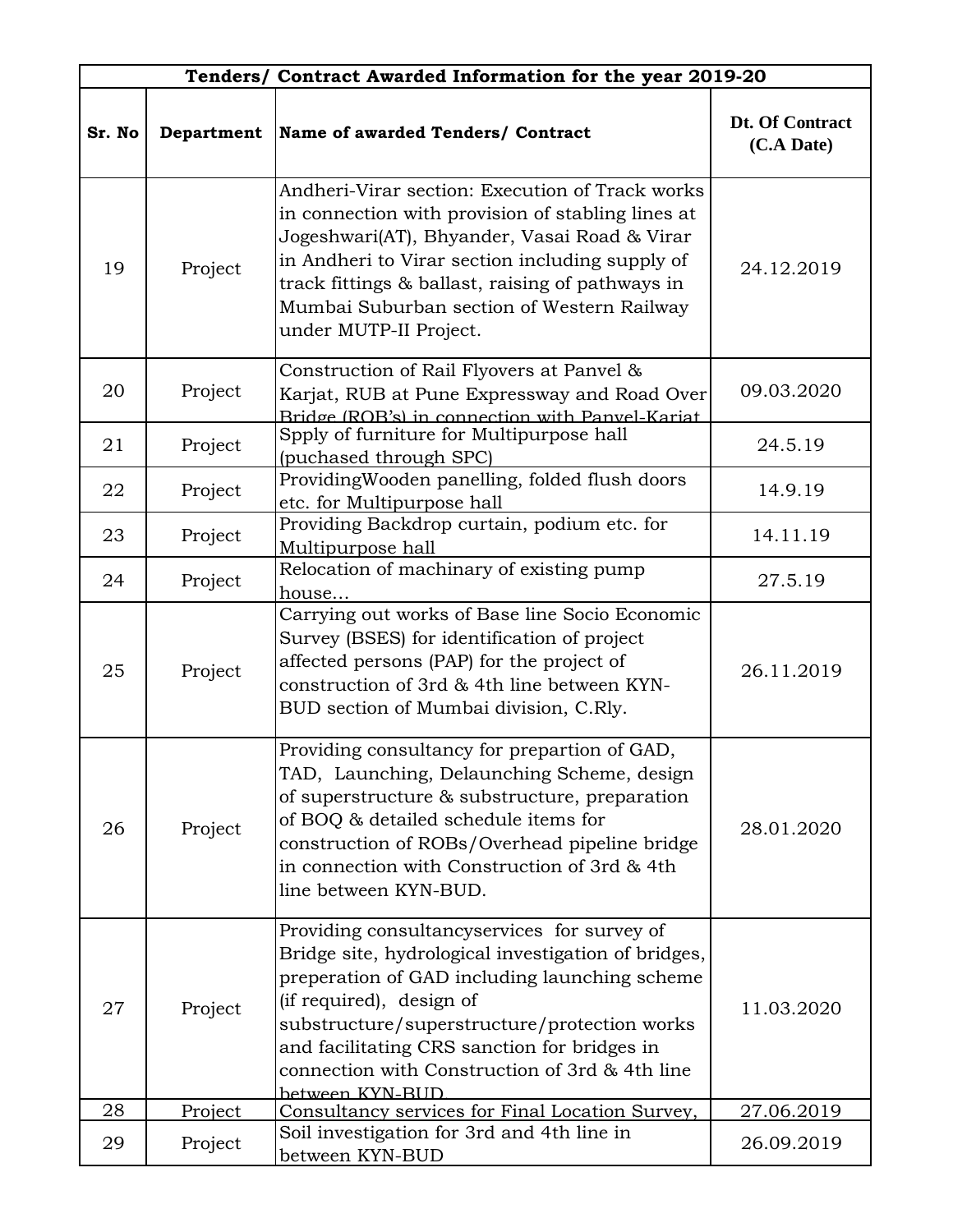|        |            | Tenders/ Contract Awarded Information for the year 2019-20                                                                                                                                                                                                                                                                                                                  |                               |
|--------|------------|-----------------------------------------------------------------------------------------------------------------------------------------------------------------------------------------------------------------------------------------------------------------------------------------------------------------------------------------------------------------------------|-------------------------------|
| Sr. No | Department | Name of awarded Tenders/ Contract                                                                                                                                                                                                                                                                                                                                           | Dt. Of Contract<br>(C.A Date) |
| 30     | Project    | Consultancy services for FLS, Project Sheet,<br>ESP, Land Plans for Acquisition etc. for<br>Proposed 5th & 6th lin between BVI-VR                                                                                                                                                                                                                                           | 18.9.2019                     |
| 31     | S&T        | Supply , Installation, Testing , Commissioning of<br>Outdoor Signalling gears in connection with<br>construction of FOB's at Marine Lines, Charni<br>road, Grant road, Mumbai<br>Cental, Mahalaxmi, Mahim, Santacruz, Vileparle, A<br>ndheri, Goregaon, Naigaon, Vasai road and<br>Nallasopara Stations (Churchgate-Virar<br>Section) of Mumbai Division on Western Railway | 16-09-2019                    |
| 32     | S&T        | Supply, Installation, Testing, Commissioning &<br>Shifting of Outdoor Signalling gears in<br>connection with Construction of FOBs at<br>Vikhroli, Mulund, Ambivli, Titwala, Vasind,<br>Atgaon, Kasara & Ulasnagar stations (CLA - IGP<br>& KYN-LNL section excl. CLA ) of Mumbai<br>Division on Central railway.                                                            | 24-04-2019                    |
| 33     | S&T        | Supply and installation of Public address<br>system in the Multi - purpose hall at 5th floor of<br>DRM Office, pune                                                                                                                                                                                                                                                         | 26.07.2019                    |
| 34     | S&T        | Spot Purchase of Desktop Computer for CMD &<br>DT                                                                                                                                                                                                                                                                                                                           | 18-07-2019                    |
| 35     | S&T        | Supply and installation of Public address<br>system in the Multi - purpose hall at 5th floor of<br>DRM Office, pune (CCTV)                                                                                                                                                                                                                                                  | 08-10-2019                    |
| 36     | S&T        | Supply, Installation of Mistach Panel, Installation<br>of CH box & Relay Rack wiring at Kalva<br>station, Supply, Installation of Fuse auto<br>changeover system (4A to 10A) at Mubra, Supply<br>& inatallation of Fuse Box at Kalva, Mumbra &<br>Diva station in connection with 5th & 6th Lines<br>between Thane-Diva section on Central railway                          | 21-08-2019                    |
| 37     | S&T        | Supply of Telecom materials &<br>installation, laying and wiring of Telecom<br>cable, Releasing of old telecom cable and shifting<br>of Telecom equipments in connection with<br>development of CCM office area for MRVC office<br>expansion at 2nd floor Churchgate.                                                                                                       | 30-09-2019                    |
| 38     | S&T        | Renewal of Autodesk Auto CAD LT 2019<br>subscription for one year                                                                                                                                                                                                                                                                                                           | 11-12-2019                    |